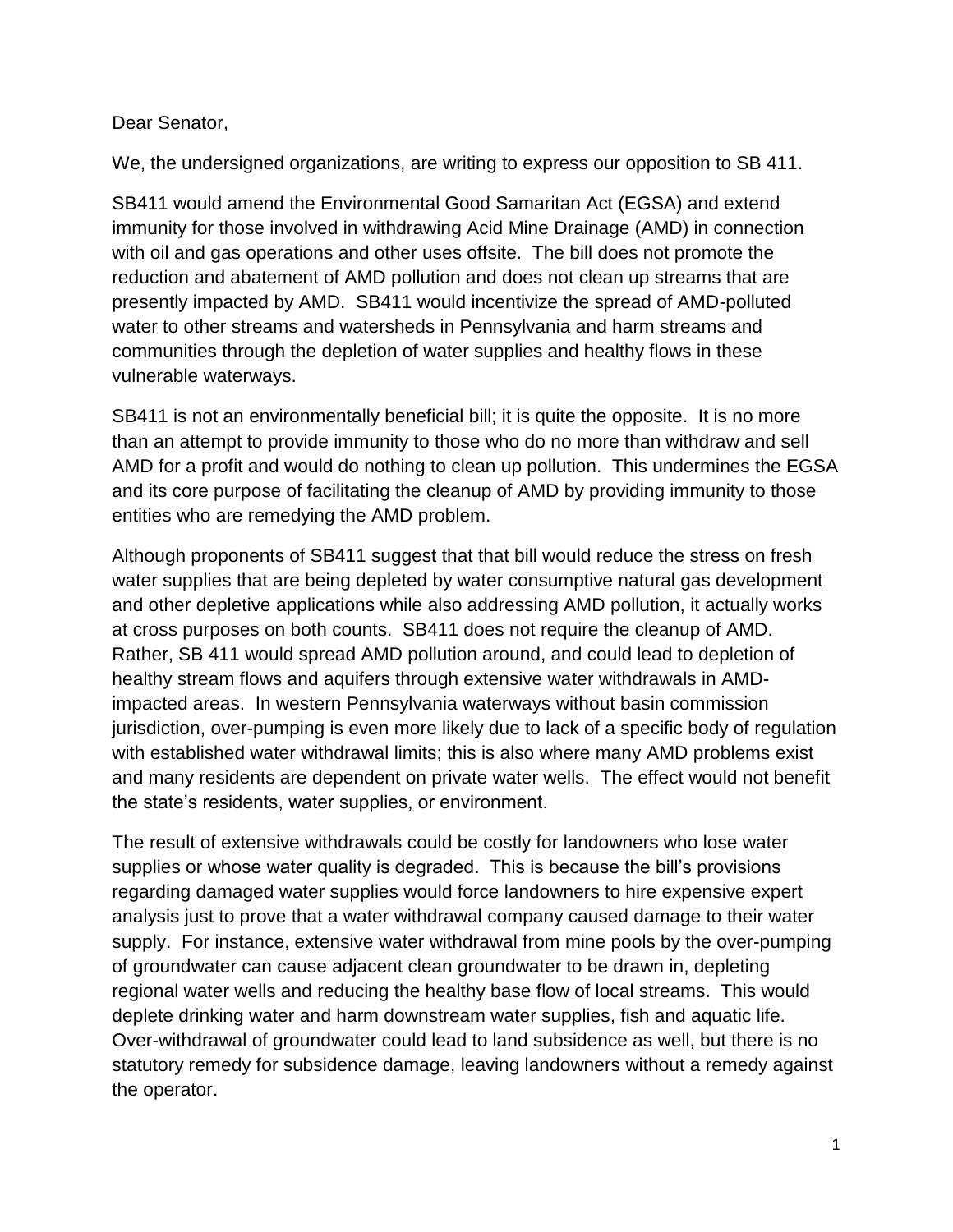In summary, we ask you to oppose SB 411. SB 411 can be expected to result in a more wide-spread AMD pollution problem, deplete clean fresh aquifers through overpumping, and threaten the rights of downstream riparian owners. It also offers no benefits except to operators who will profit off selling AMD-impacted water. SB411 works against the very goals of the EGSA and the protection of the Commonwealth's fresh water resources, a "lose-lose" for Pennsylvanians.

Sincerely,

Allegheny Defense Project, Ryan Talbott, Executive Director

Berks Gas Truth, Karen Feridun, Founder

Center for Coalfield Justice, Patrick Grenter, Esq., Executive Director

Citizens for Water, Joe Levine, Director

Clean Water Action - Pennsylvania, Steve Hvozdovich, Marcellus Shale Coordinator

Damascus Citizens for Sustainability, Barbara Arrindell, Director

Delaware Riverkeeper Network, Maya van Rossum, the Delaware Riverkeeper and Tracy Carluccio, Deputy Director

Earthworks, Nadia Steinzor, Eastern Program Coordinator

Food and Water Watch, Pennsylvania Coordinator, Sam Bernhardt

Green Party of Pa, Jay Sweeney, Chair

Green Party of York County, Steve Izzo, Delegate

League of Women Voters of PA, Susan Carty, President and Betty Tatham, Vice President, Issues and Action

Marcellus Outreach - Butler, Michael Bagdes-Canning, Planning Group Member

Mountain Watershed Association, Beverly Braverman, Executive Director

NYH2O, Buck Moorhead, Chair

Paradise Gardens and Farm, J. Stephen Cleghorn, PhD

Peach Bottom Concerned Citizens Group, Maria Payan, Executive Director, York County, PA

PennEnvironment, David Masur, Executive Director